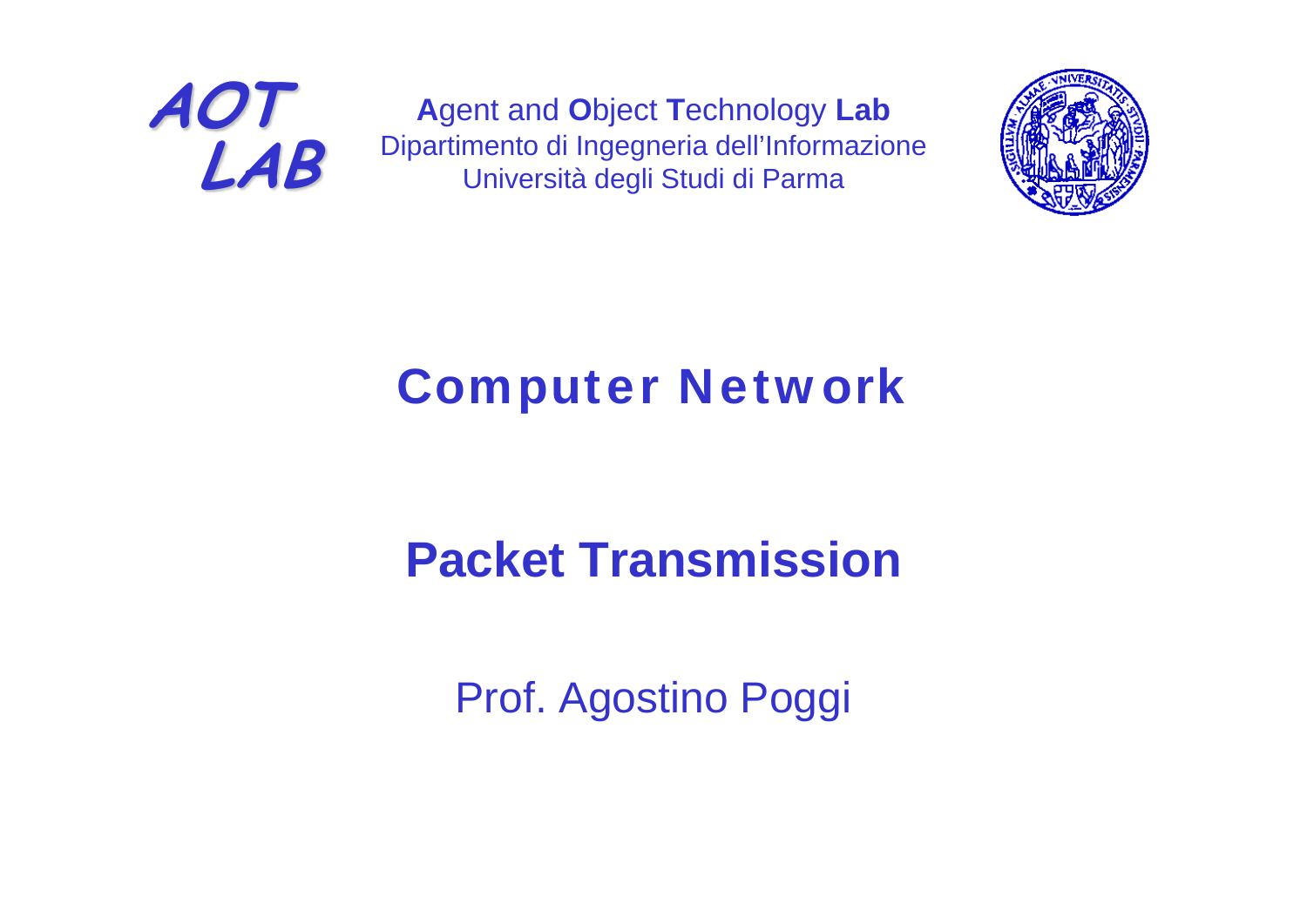

- Individual connection per pair of computer is useful
	- **Flexible throughput**
	- **Example 3** Limited synchronization between computers
	- **Good security and privacy**
- Individual connection per pair of computers is not reasonable
	- **Installing wires is time and money consuming**
	- **Maintaining wires is money consuming**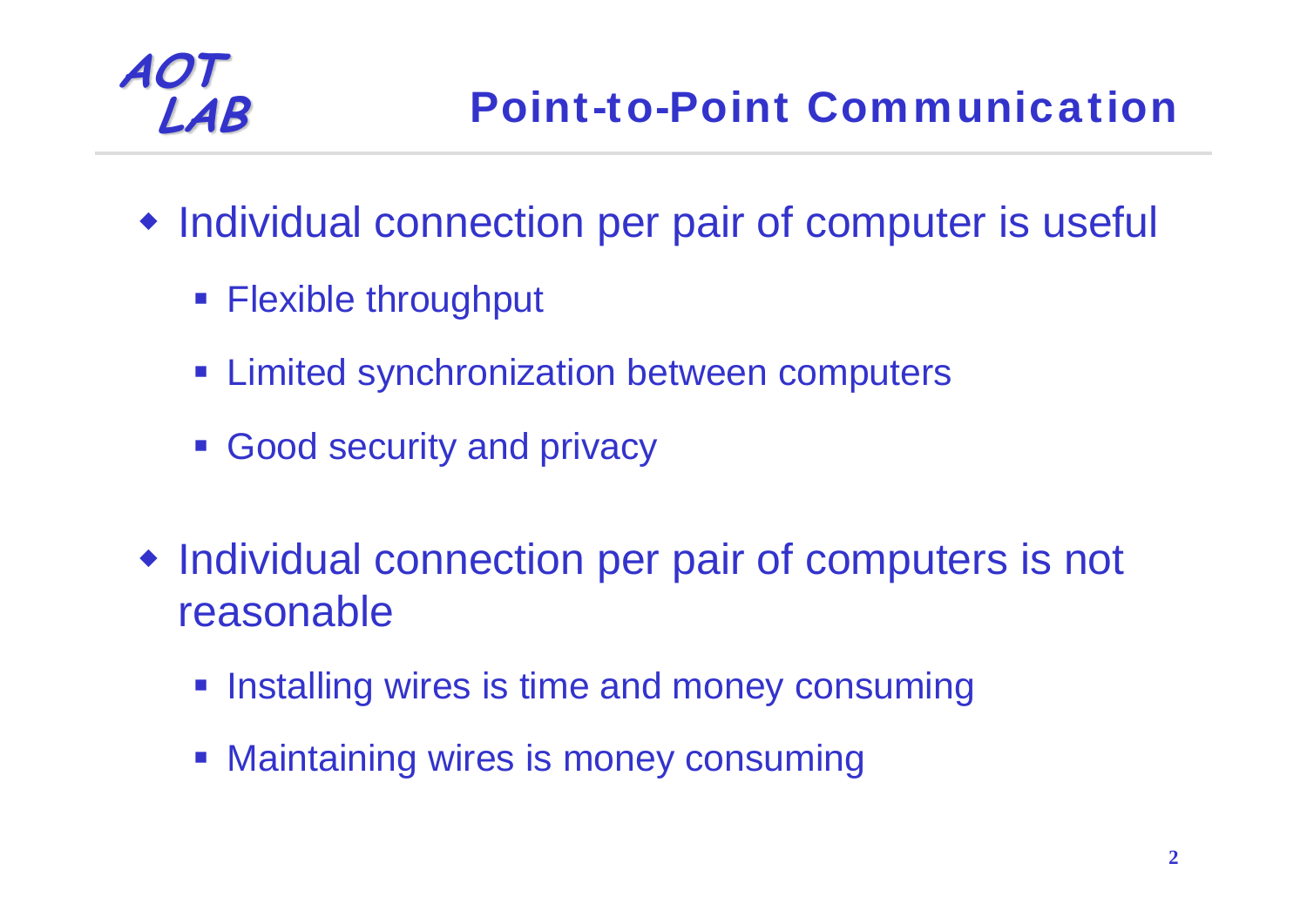### **Shared Communication Channel**

• Solution is a shared communication channel

- Computers must be coordinated to access to the shared channel
- Coordination requires communication and the time required depends on the distance
- Shared channel is used for local network

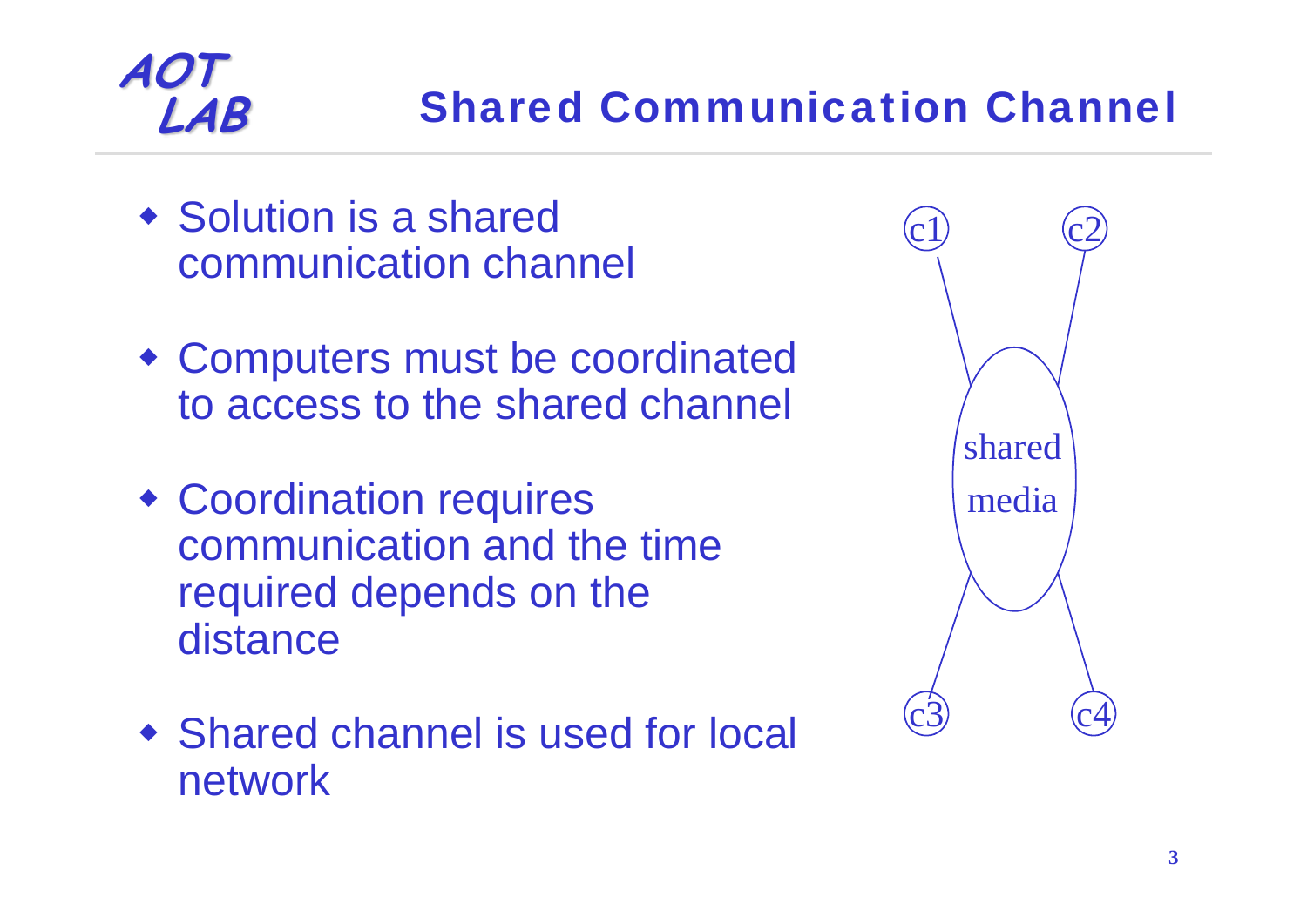**LAB** Multiplexing

 Multiple signals with data can be carried on same medium without interference

 Carrying multiple signals on one medium is called multiplexing

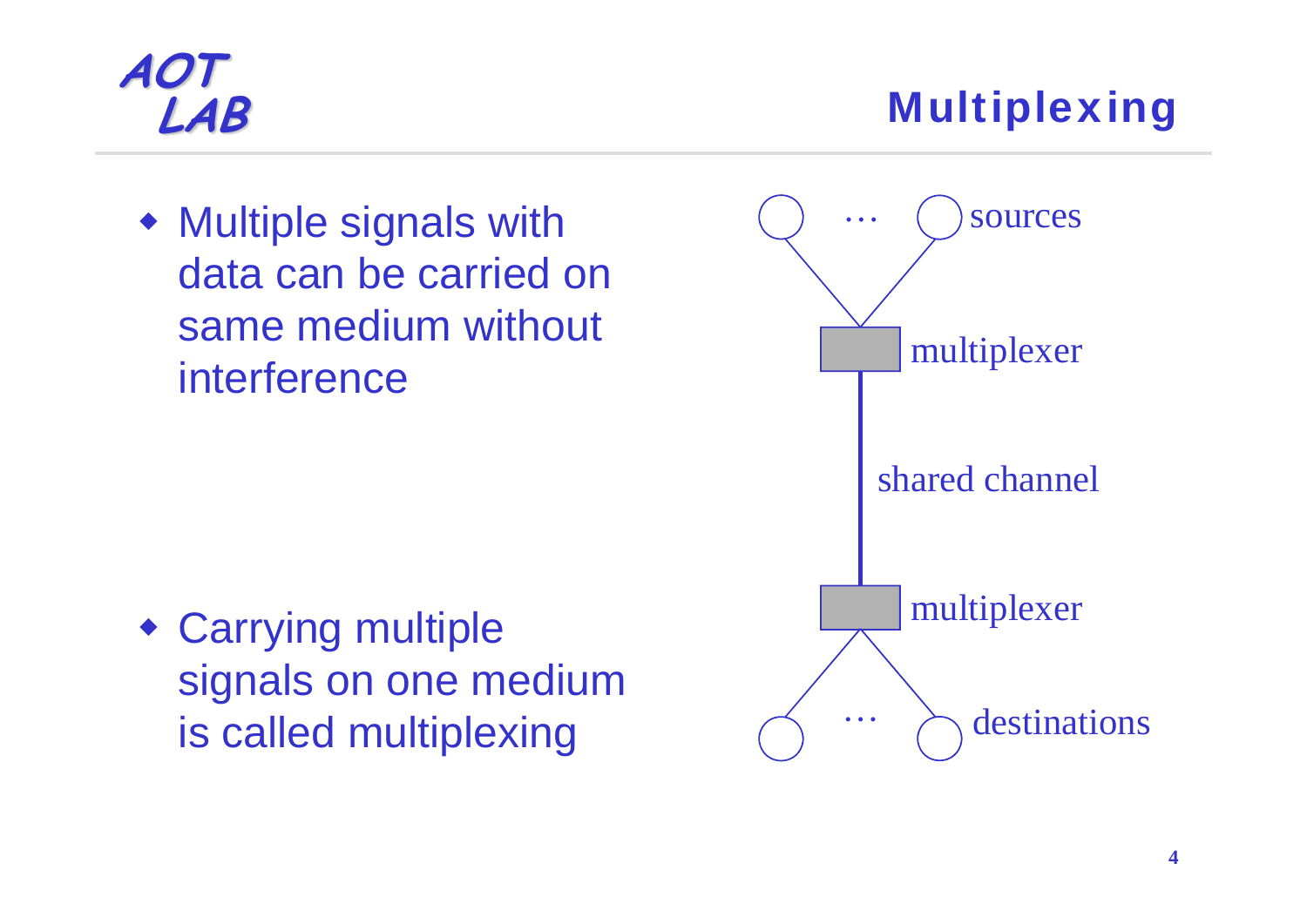**LAB** Multiplexing

- Multiplexing prevents interference
- Each destination receives only data sent by corresponding source
- Two basic types
	- **Time Division Multiplexing (TDM)**
	- **Frequency Division Multiplexing (FDM)**
- FDM is called Wave Division Multiplexing when applied to light
- Some dialup modem use multiple carriers to improve performance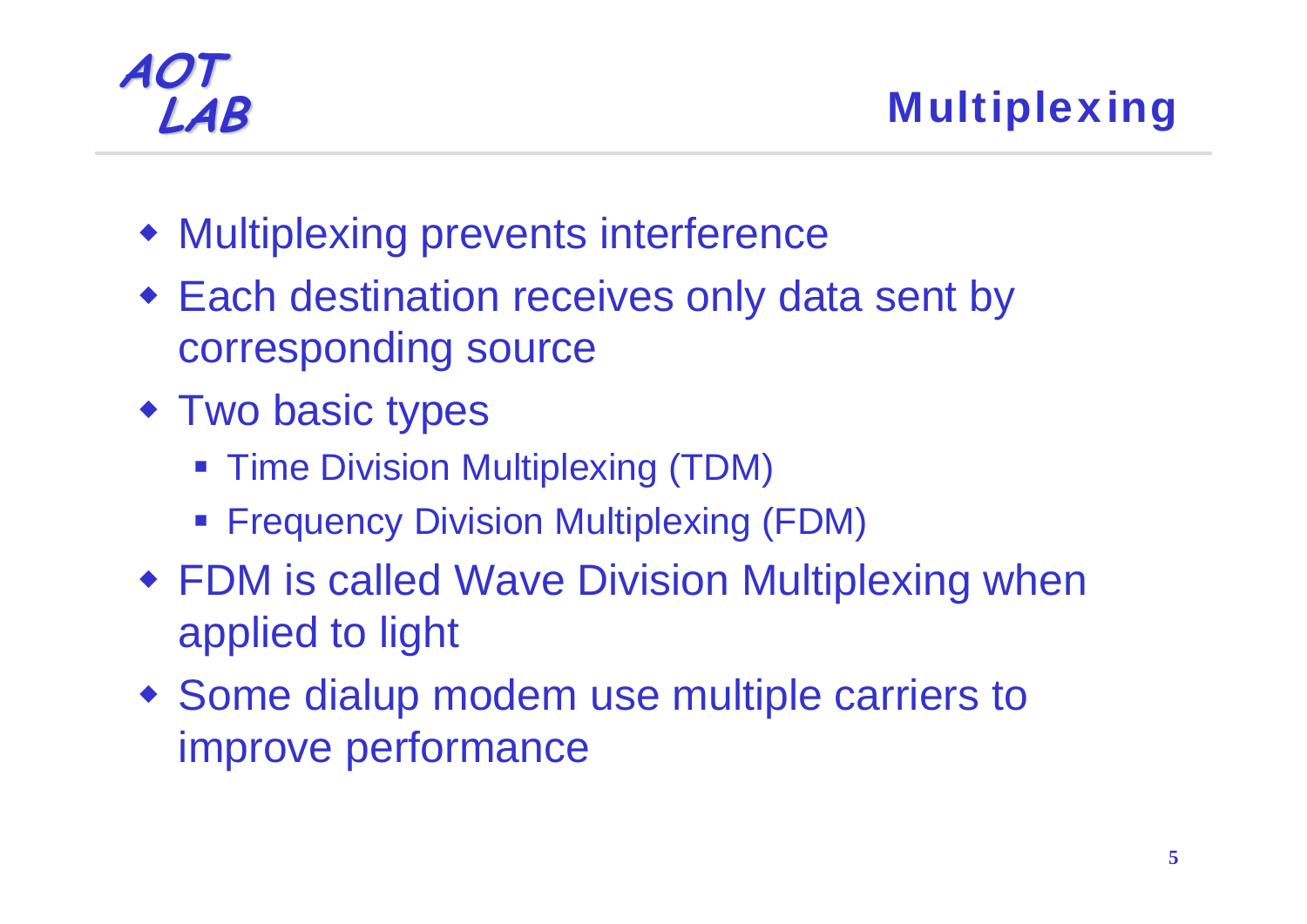- A shared communication channel must ensure that all the computers have fair access to its resources
- Fairness can be guaranteed
	- **Divide data into small unit called packets**
	- **Allow each computer opportunity to send a packet** before any station send another
- This solution is a form of TDM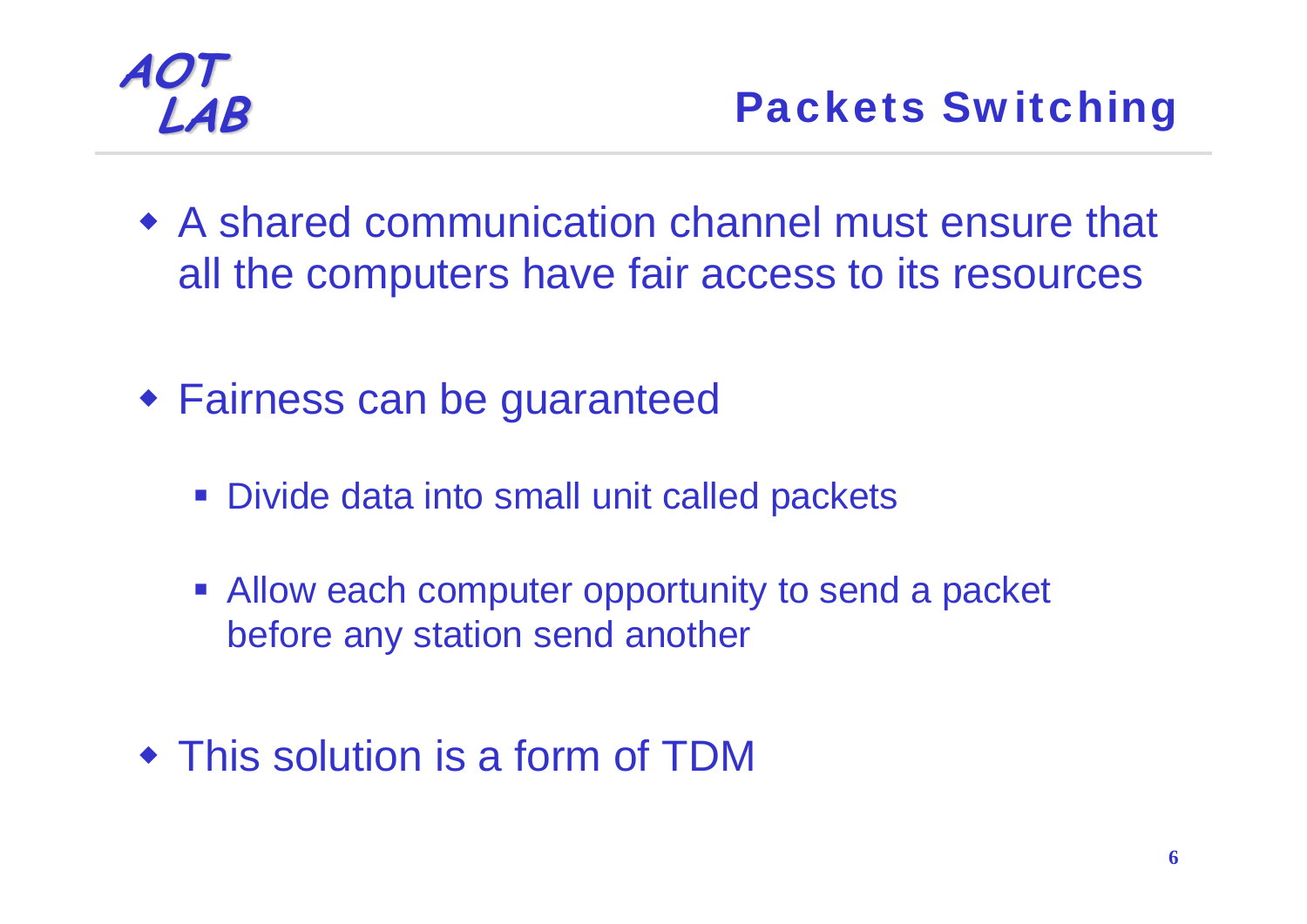

#### Packets Switching

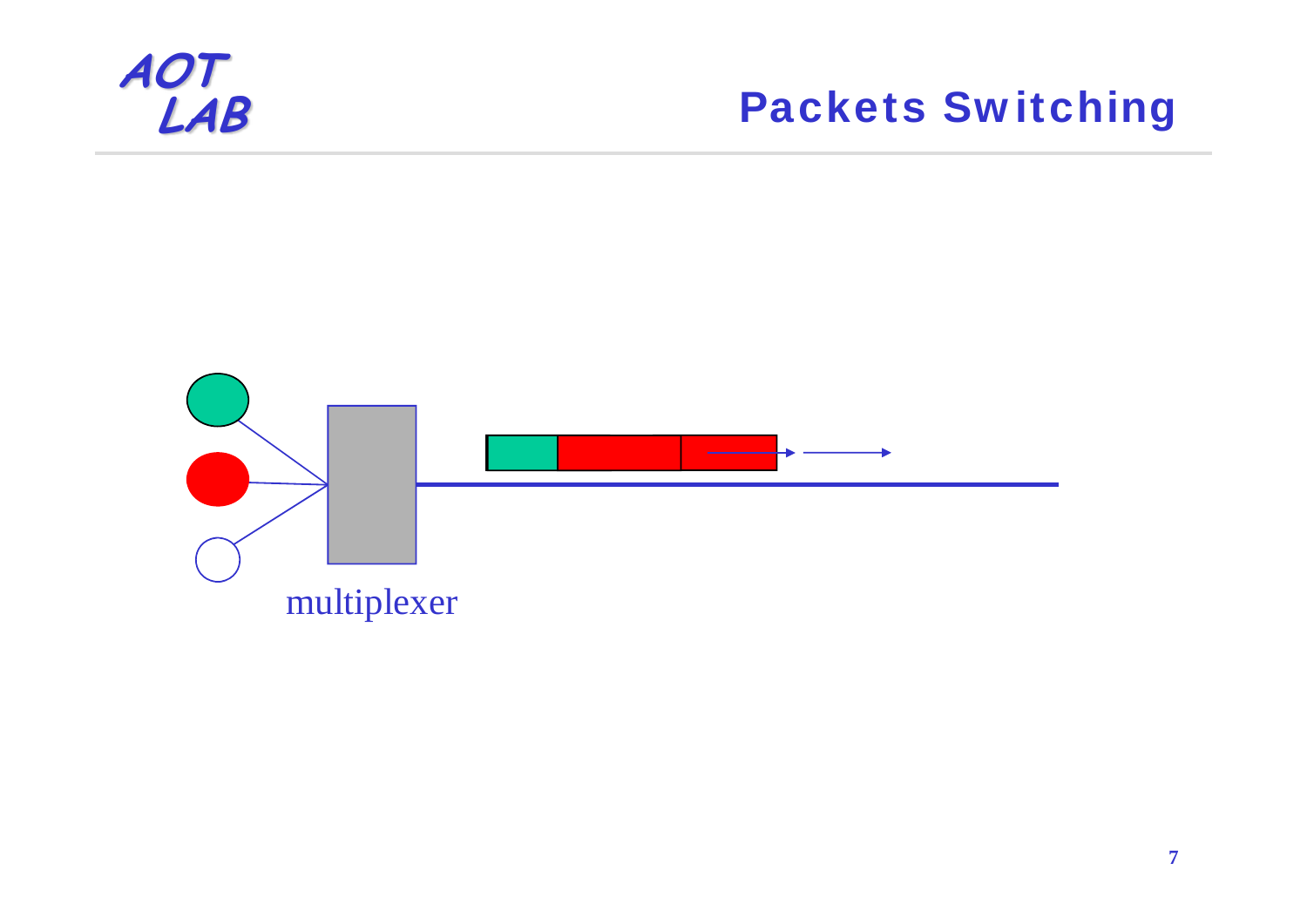

**LAB** Packet

Packet size and form depend on the network type

 A packet must contains information about sender, receiver and about the type of its content

A packet for a particular technology is called frame

 Frame beginning and end are usually marked by special sequences of bits (tags)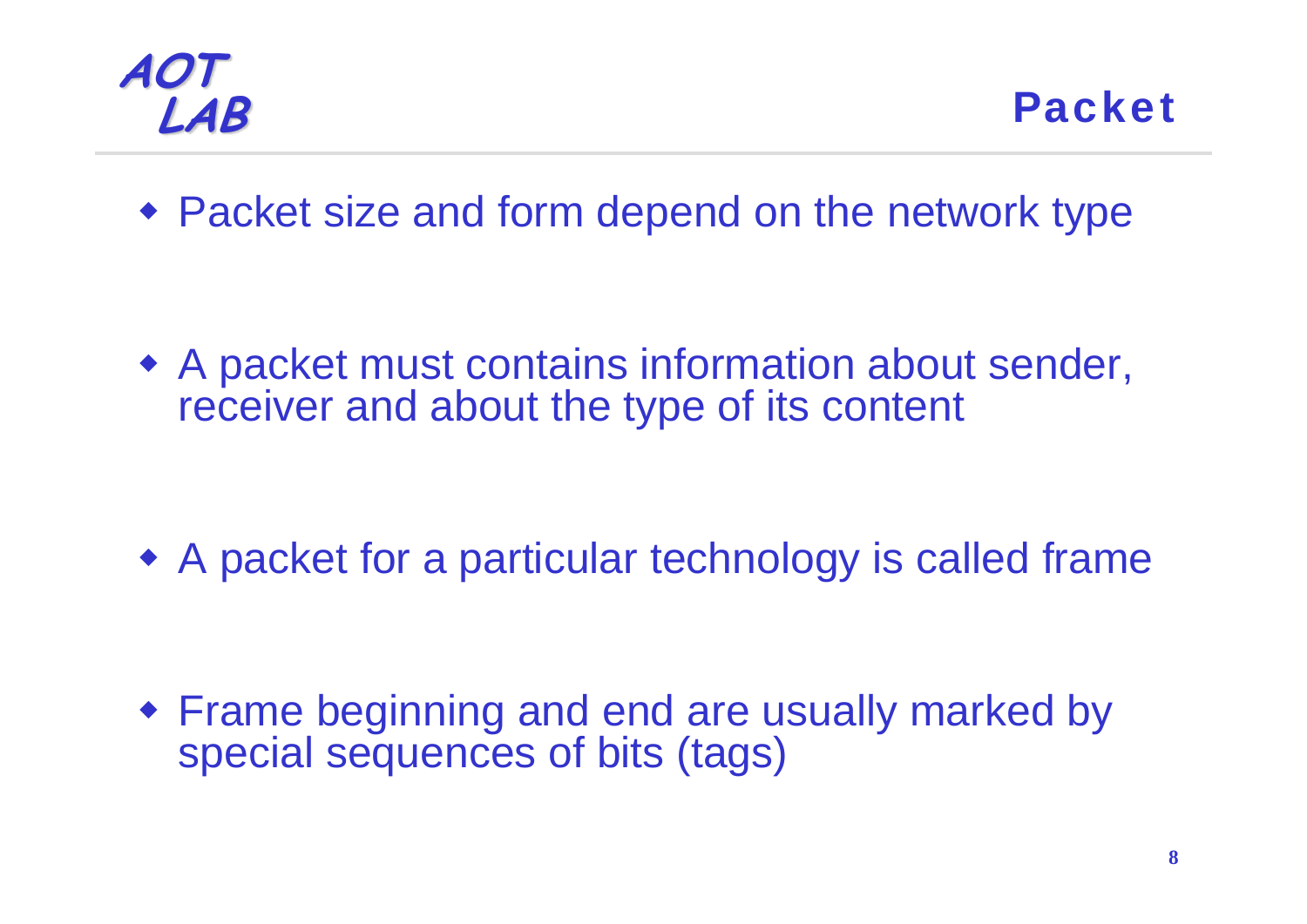

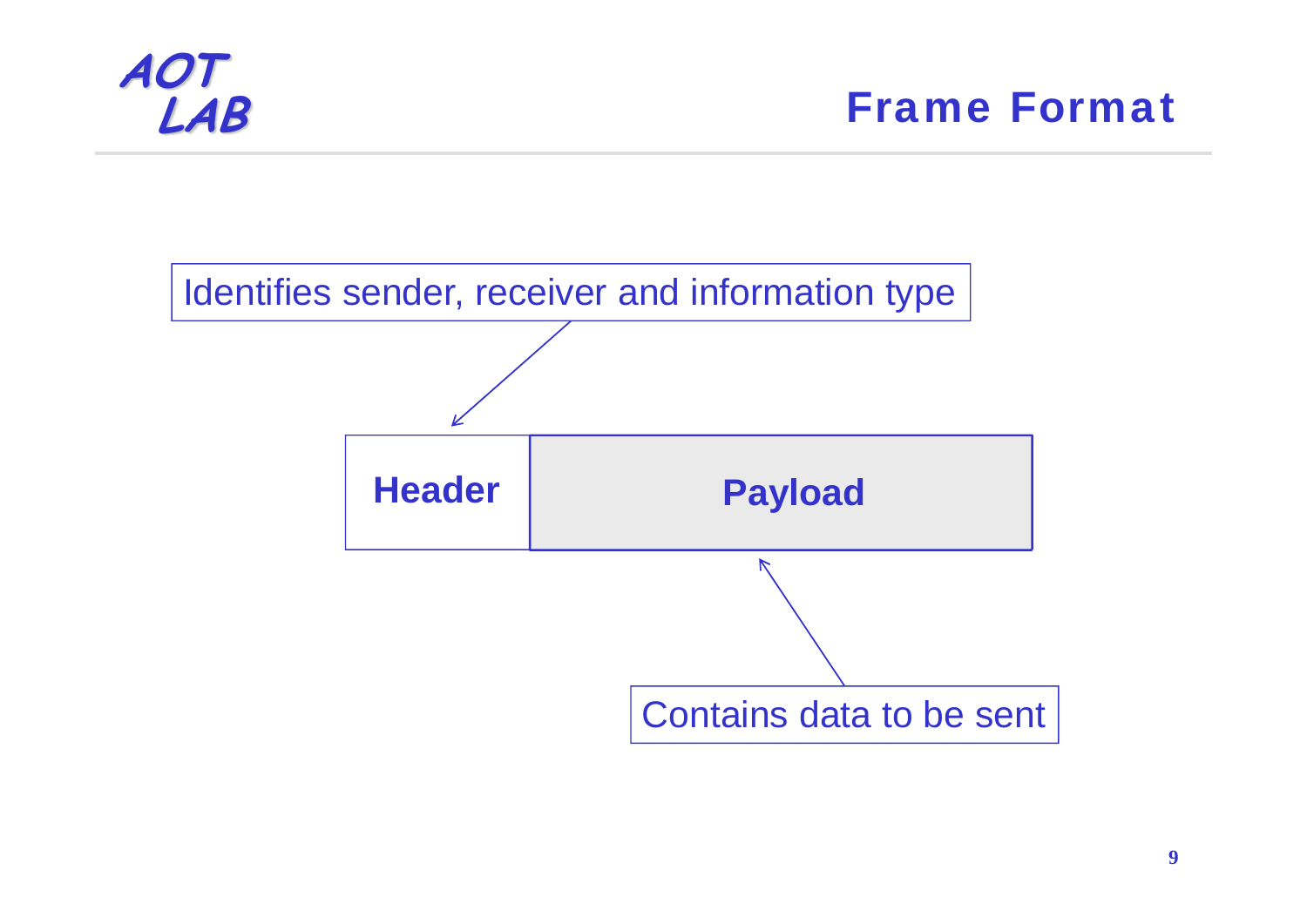

- Conflicts between tags and data are managed through bit/byte stuffing techniques
- For example, if the tag is 01111110
	- **Sender** 
		- Whenever it encounters five consecutive ones in the data stream
		- It automatically adds a zero into the outgoing stream
	- $\mathcal{L}_{\mathrm{eff}}$ **Receiver** 
		- When it sees five consecutive incoming ones followed by a zero
		- It automatically removes the zero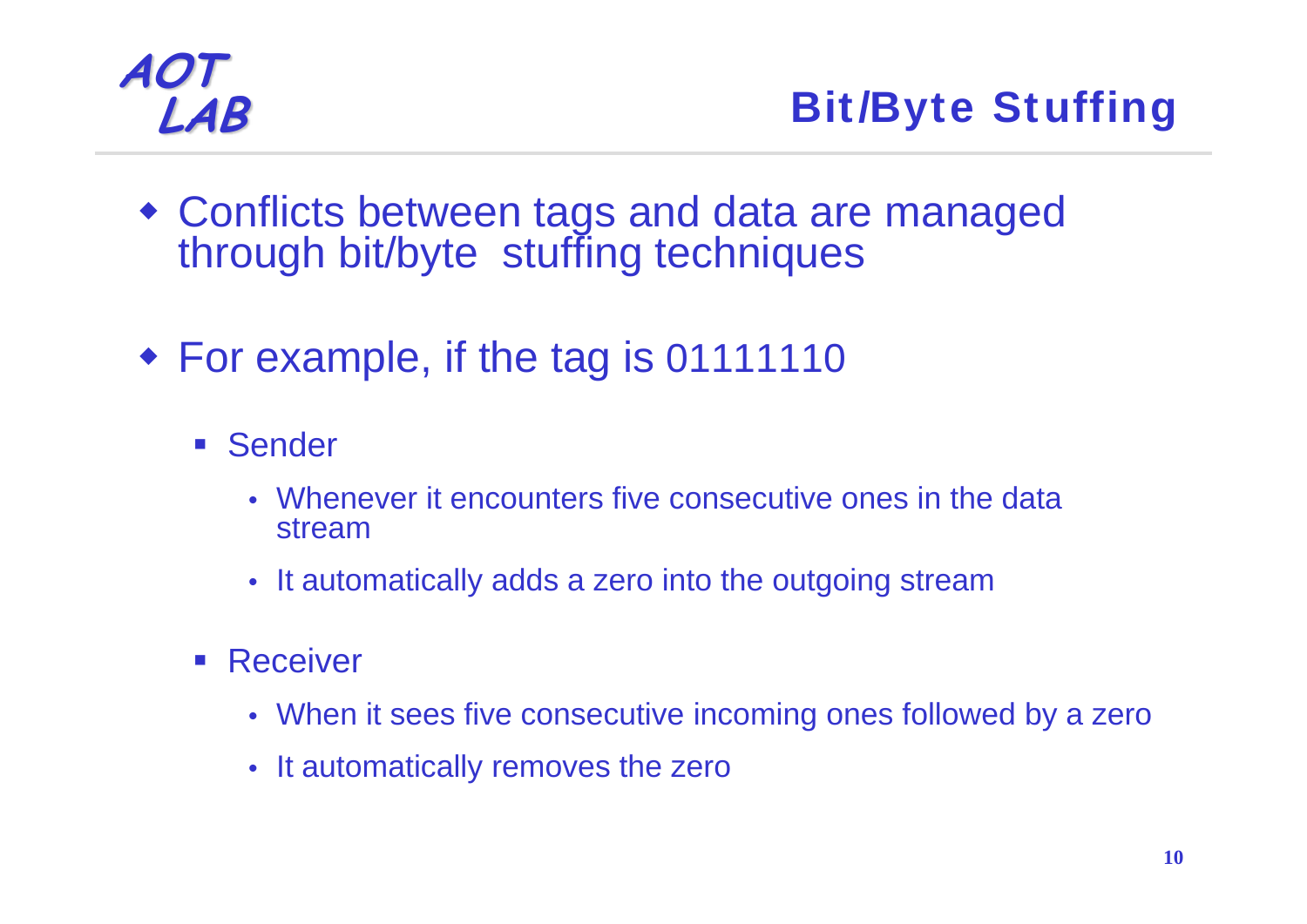- Communication hardware provides mechanisms to transfer bits from one point to another
- Using raw hardware to communicate is analogous to programming using machine code
- Computers use complex software that provides a high-level communication interface for applications
	- **EXTEND Handling most low-level communication details**
	- Managing most communication problems
- All parties involved in a communication must agree on a set of rules to be used when exchanging data
	- **Diplomats call such an agreement a protocol**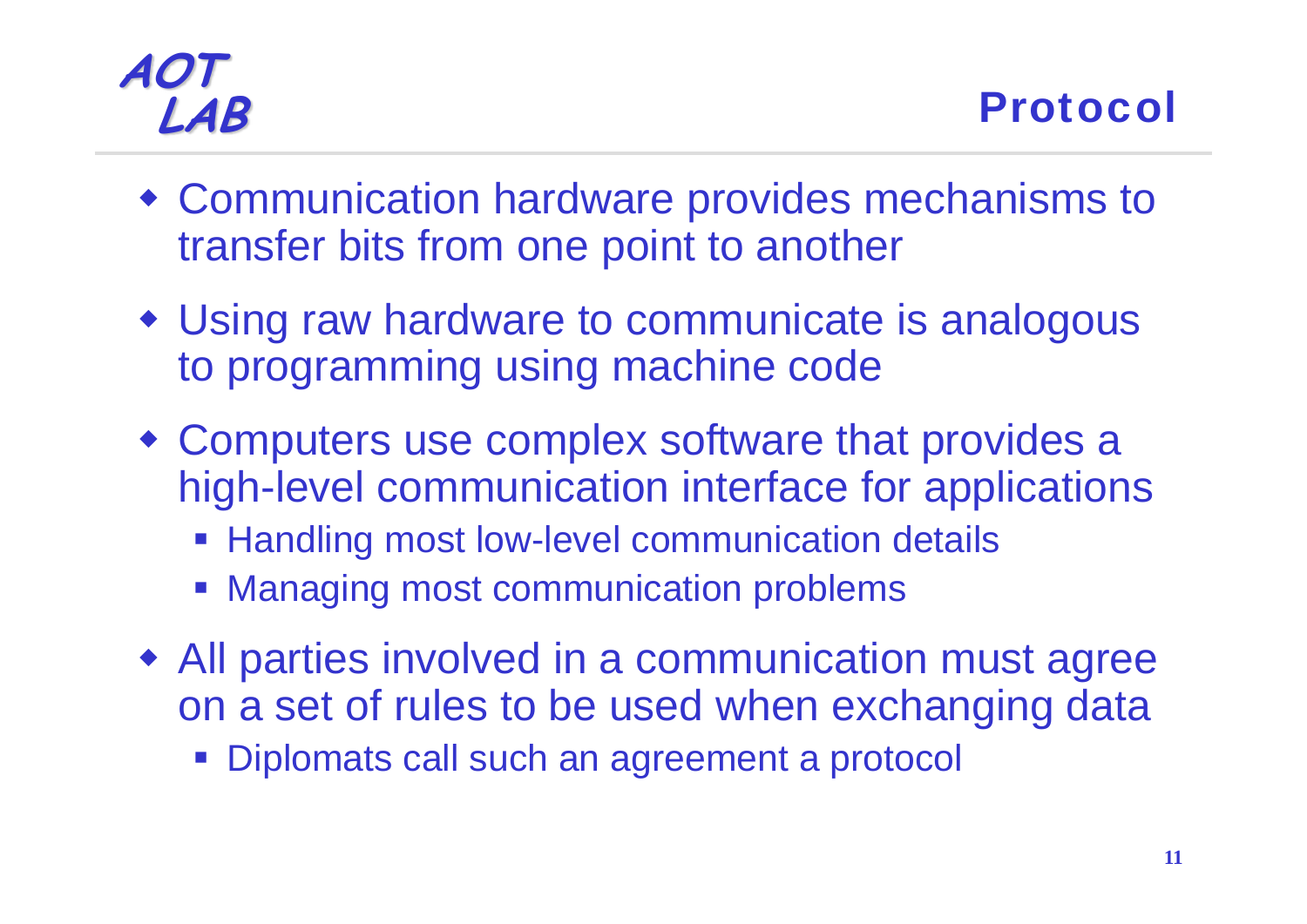



 A network protocol defines a "language" of rules and conventions for communication between network devices

 A protocol includes formatting rules that specify how data is packaged into messages

• It also may include conventions like message acknowledgement or data compression to support reliable and/or high-performance network communication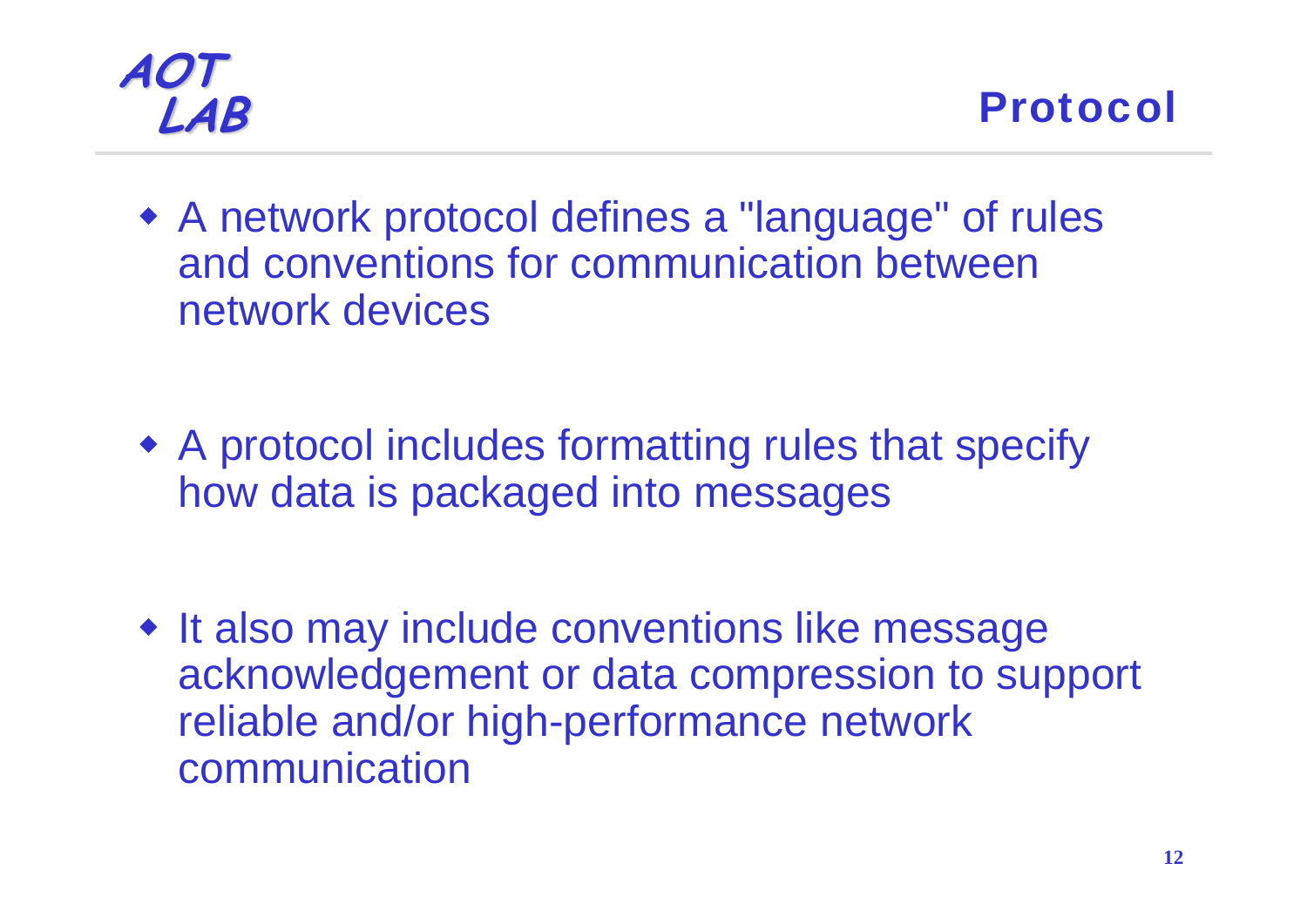#### **LAB** Need for Protocols

- **\* Hardware is low level**
- Many problems can occur
	- **Bits corrupted or destroyed**
	- **Entire packet lost**
	- **Packet duplicated**
	- Packet delivered out of order
- Need mechanisms to distinguish among
	- **Multiple computers on a network**
	- $\Box$ Multiple applications on a computer
	- Multiple copies of a single application on a computer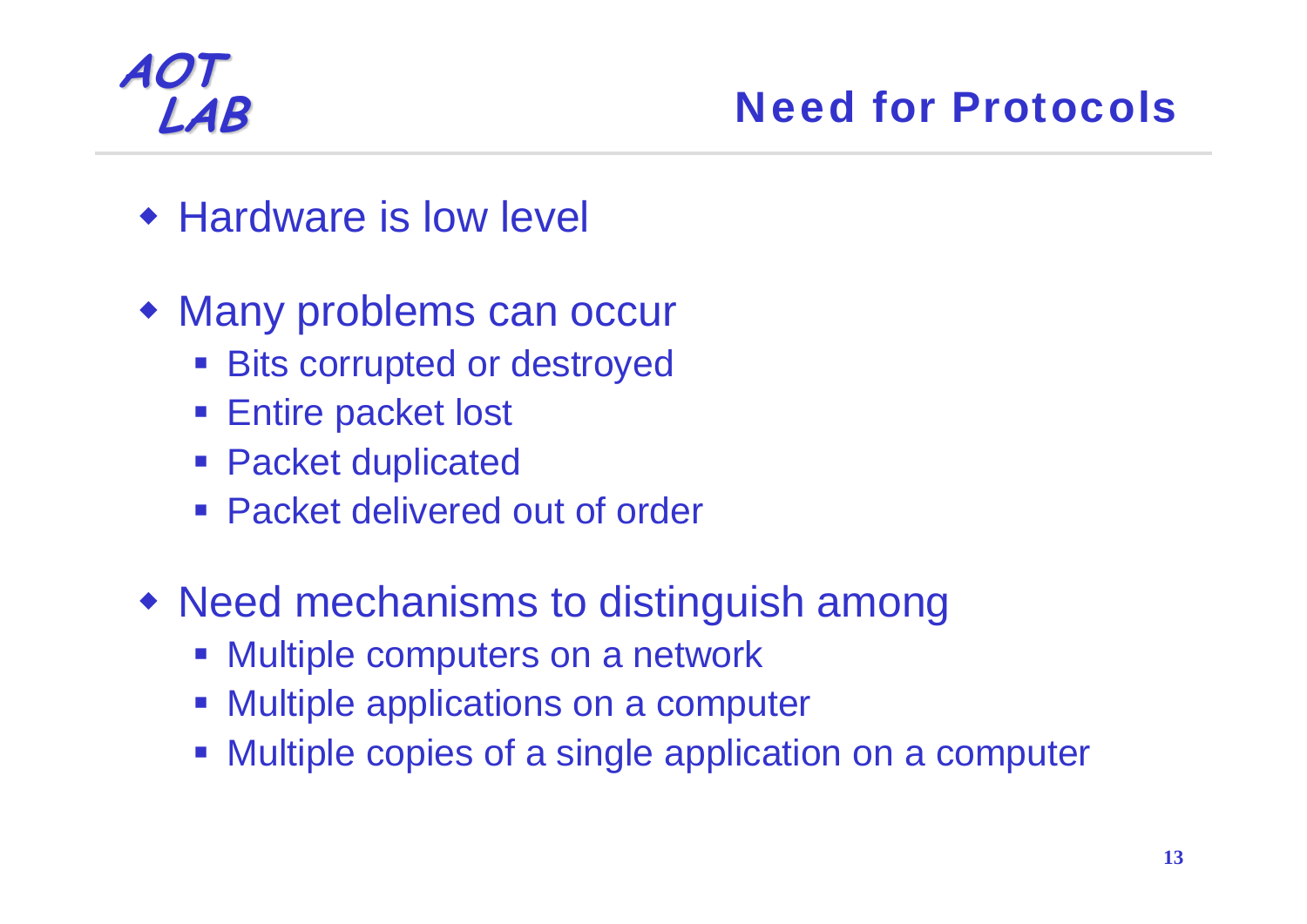- Physical transmission
	- Cable, fiber optic, radio frequency
- Encoding techniques
	- **How do you differentiate between the end of one** message and the beginning of another?
- Network to Network Communication
	- **How do you route a message from one computer to** another computer a number of hops away?
- **\*** Reliability
	- **Messages can get corrupted and lost during** transmission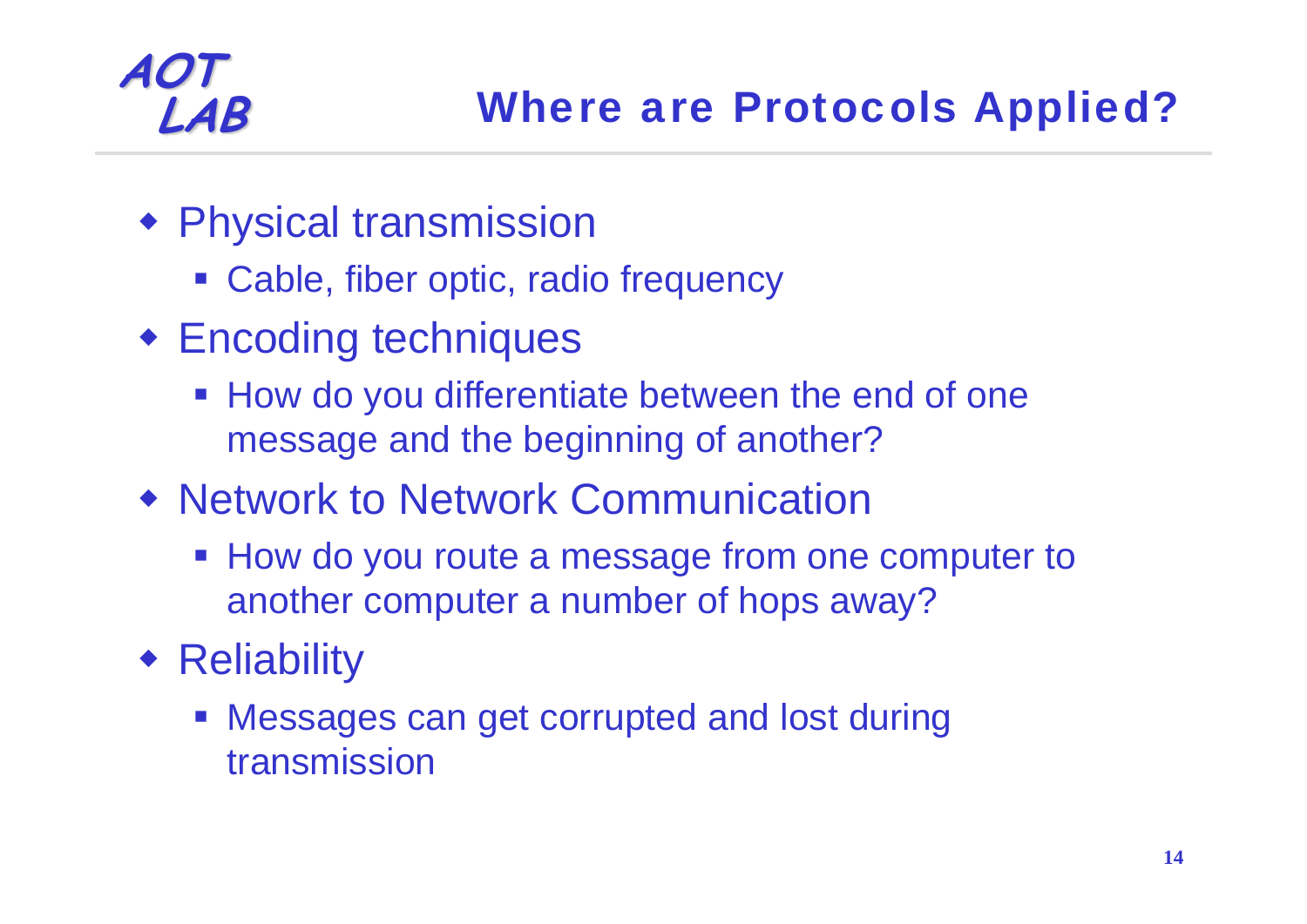**LAB** Protocols Set

- Need of different protocols working together
- Each protocol solves part of communication problem
- Protocols are designed in layers
	- **Each layer provides services to layer above, and** 'consumes' services provided by layer below
	- **Incoming or outgoing data passes from one module to** another
	- **Each layer appends/removes an header**
- Known as protocol suite or protocol family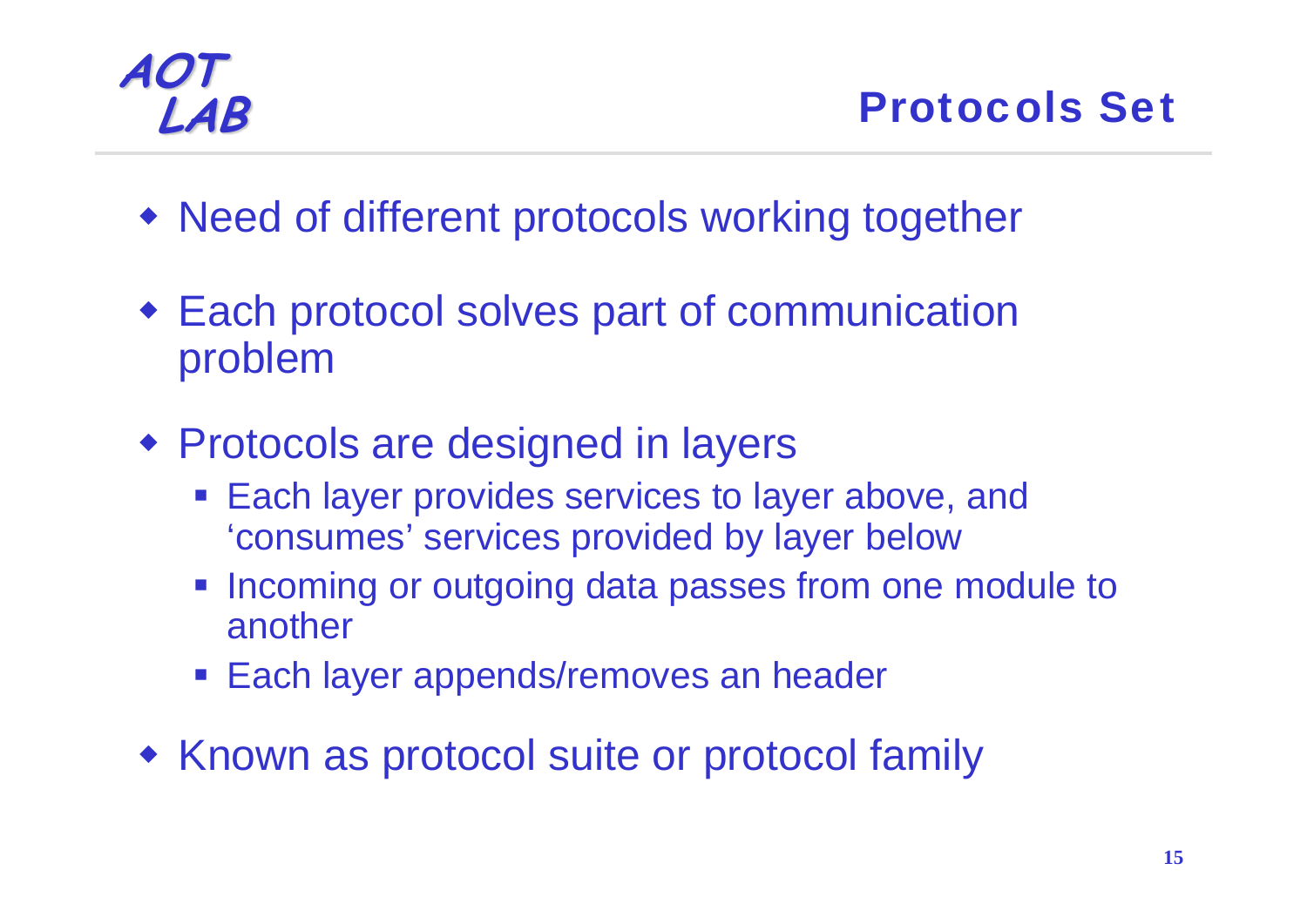

#### **LAB** ISO Reference Model



**Physical Layer**

**Data Link**

**Network** 

**Transport Layer**

**Session**

**Layer**

**Layer**

**Layer**

**Layer**

**Layer**



- (6) Data representation
- (5) Login and password (begin, frames, end)
- (4) Reliability (host-user communication)
- (3) Packet forwarding
- (2) Frame specification and transmission<br>between two adjacent nodes
- (1) Hardware specification and bit<br>transmission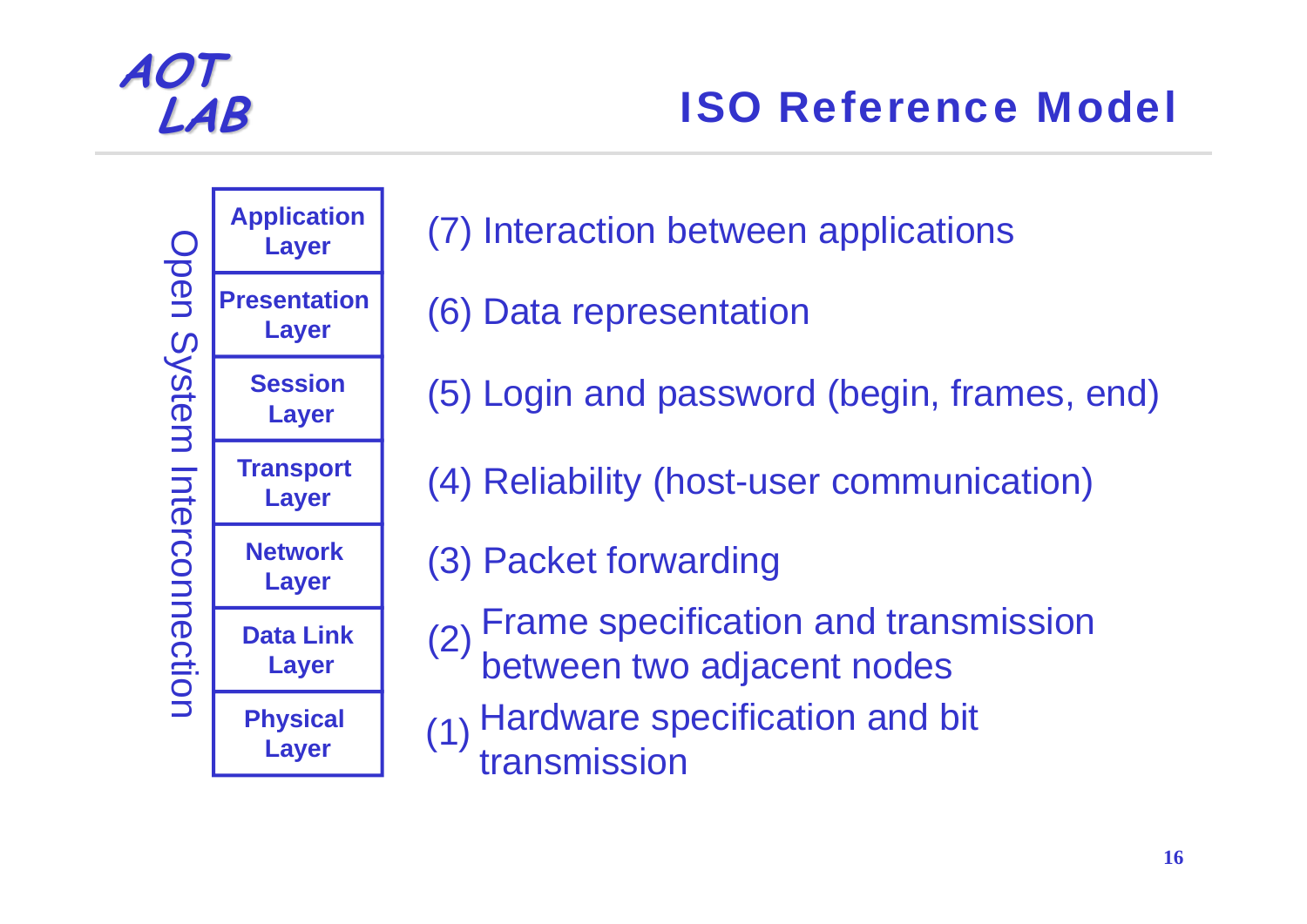- Defines the electrical and physical specifications for devices
	- **Pins layout, voltages, cable specifications, hubs,** repeaters, network adapters, host bus adapters, etc.
- Its major functions and services are:
	- **Establishment and termination of a connection to a** communications medium
	- **Participation in the process whereby the communication** resources are effectively shared among multiple users
	- **Modulation, or conversion between the representation of** digital data in user equipment and the corresponding signals transmitted over a communications channel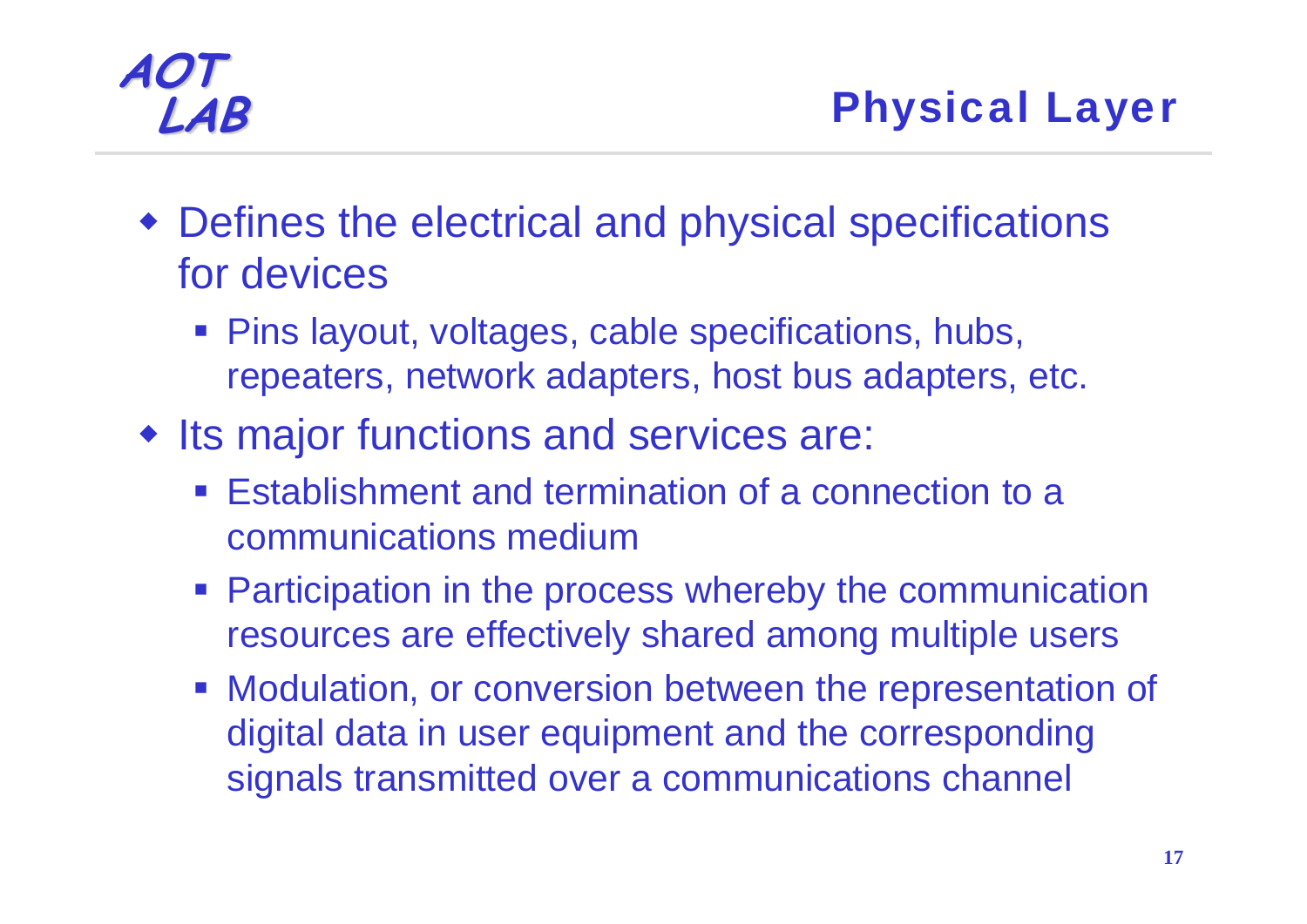

- The Data Link Layer of the OSI model is responsible for communications between adjacent network nodes
	- **Defines procedures for operating the communication** links
	- **Defines frames packets**
	- **Detects and corrects packets transmit errors**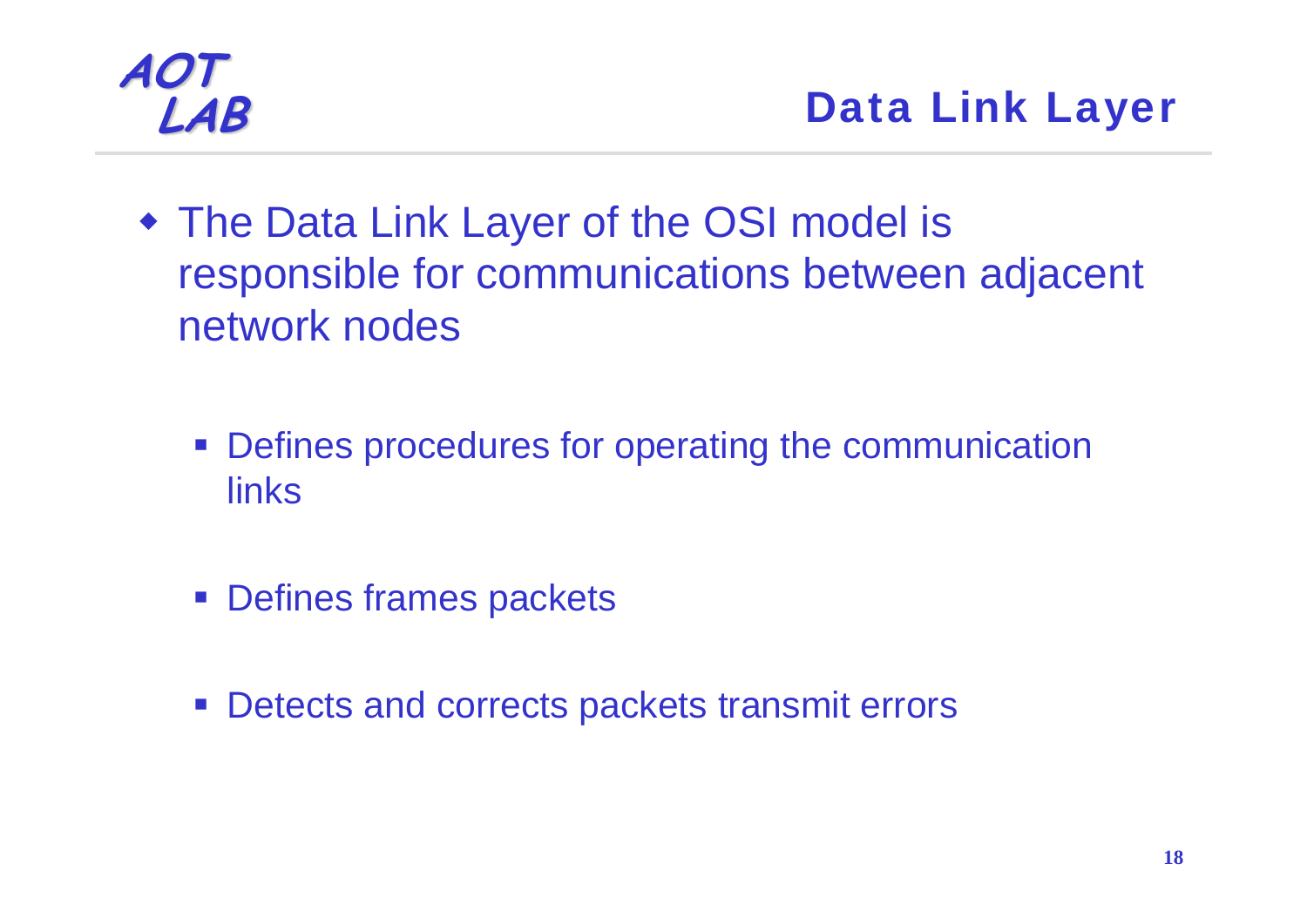- Provides the functional and procedural means of transferring variable length data sequences from a source to a destination
	- **Provides switching and routing technologies, creating** logical paths, known as virtual circuits, for transmitting data from node to node
	- Routing and forwarding are functions of this layer, as well as addressing, internetworking, error handling, congestion control and packet sequencing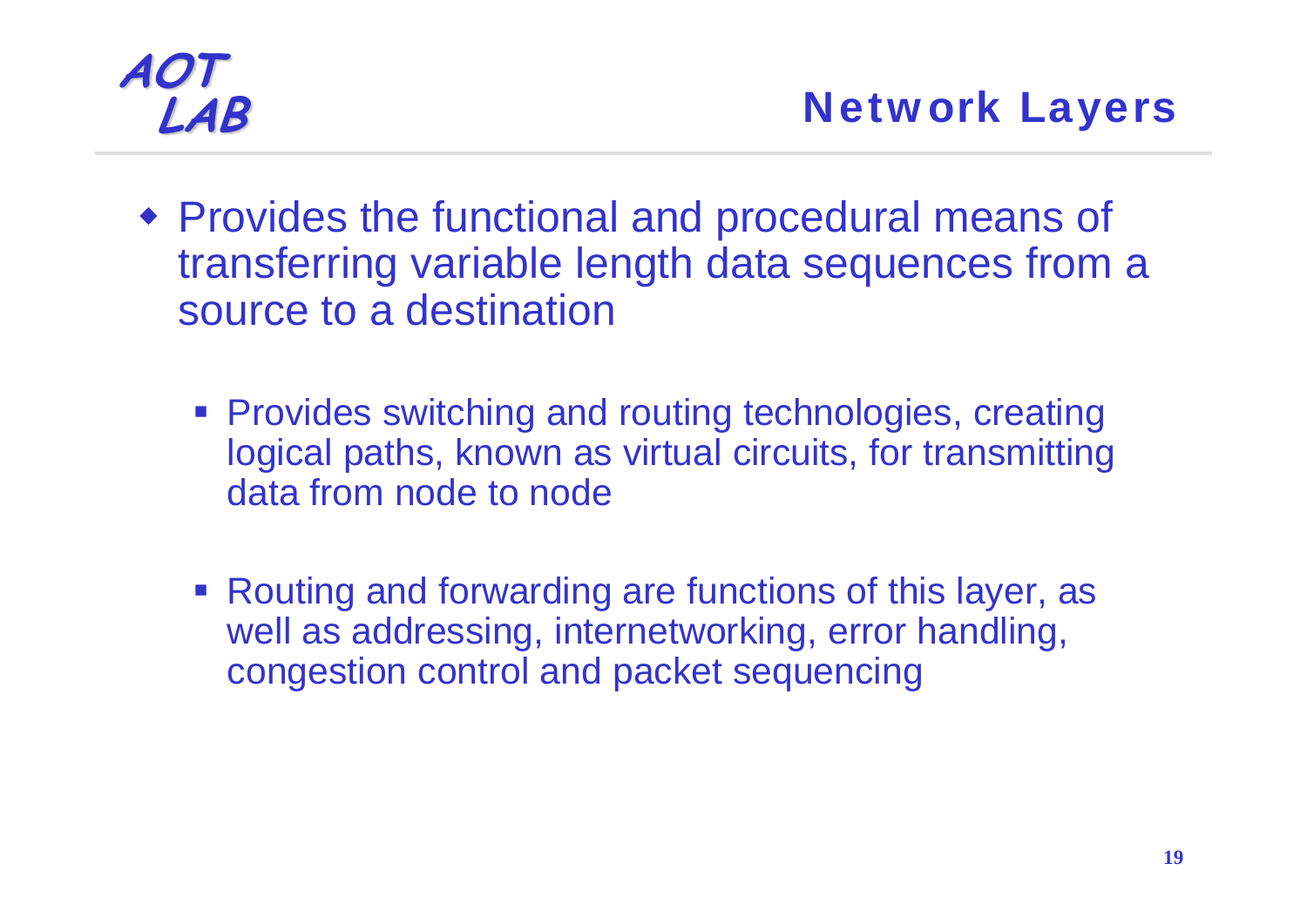Provides transparent transfer of data between end users, providing reliable data transfer services to the upper layers

**Example 2 Federal Controls the reliability of a given link through flow** control, segmentation/desegmentation, and error control

**Keep track of the segments and retransmit those that fail** for protocols that are state and connection oriented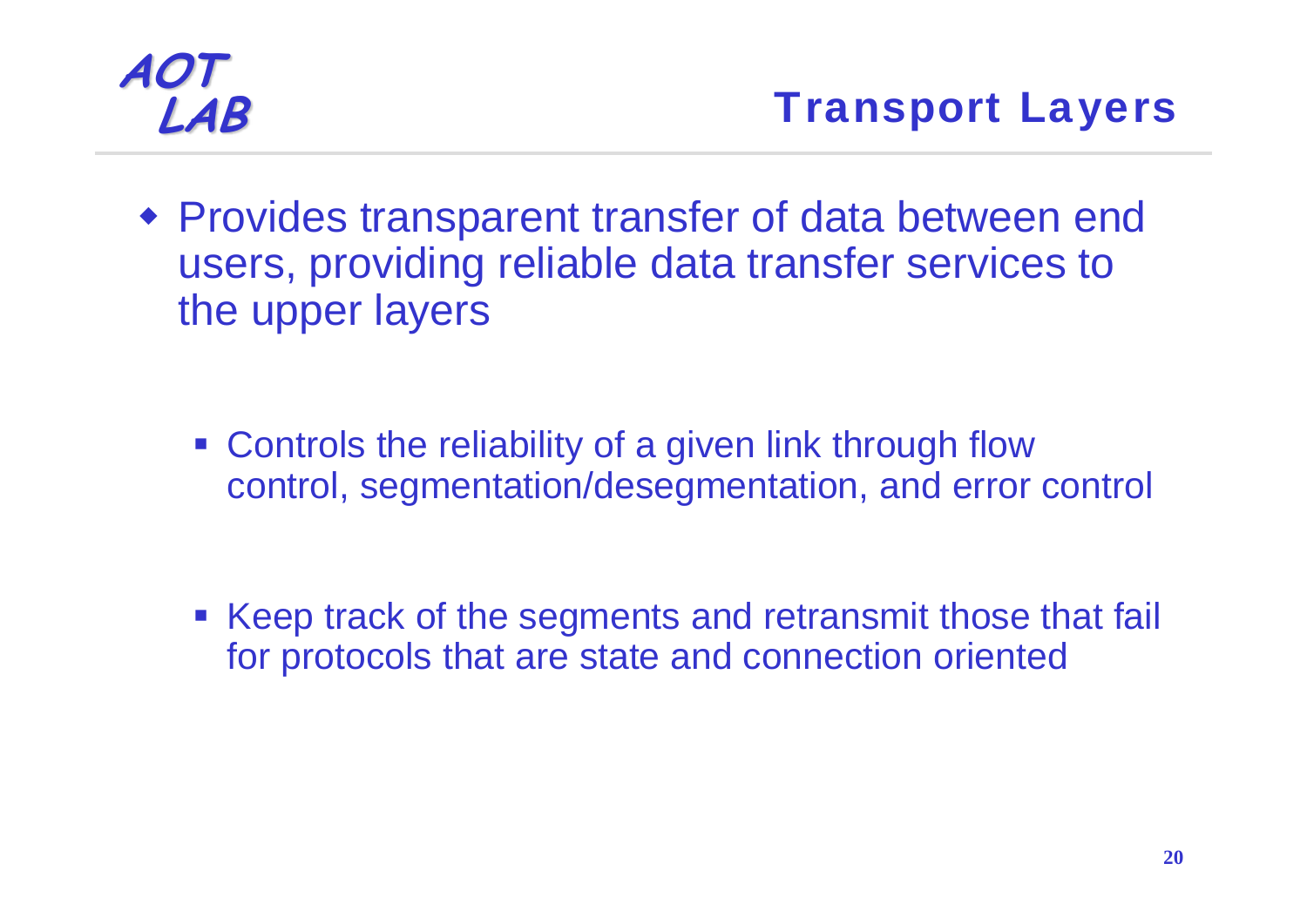

**LAB** Session Layer

 Controls the dialogues (connections) between computers

**Establishes, manages and terminates the connections** between the local and remote application

**Provides for full-duplex, half-duplex, or simplex** operation, and establishes check pointing, adjournment, termination, and restart procedures.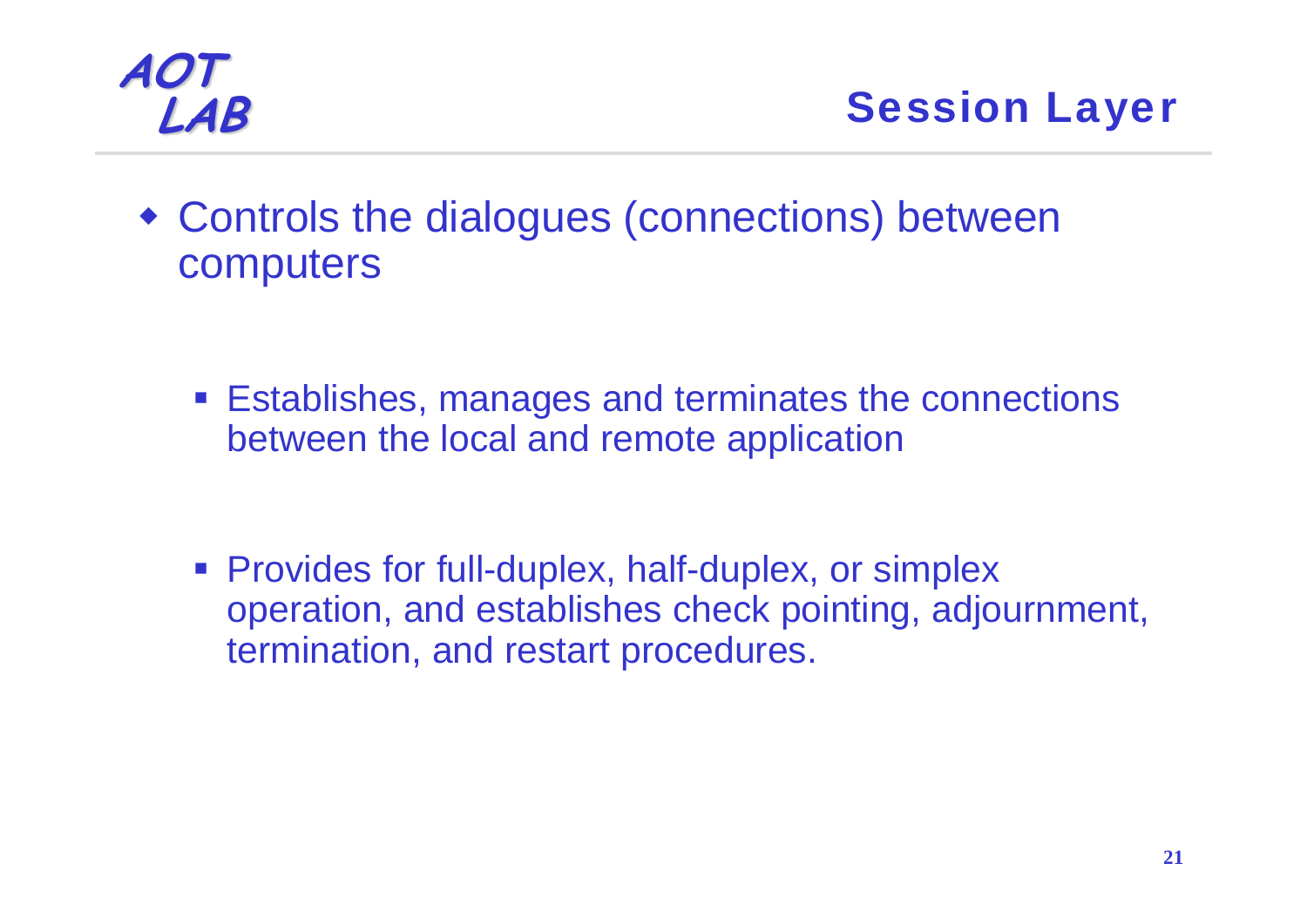The presentation layer ensures that the information that the application layer of one system sends out is readable by the application layer of another system

**If necessary, the presentation layer translates between** multiple data formats by using a common format

**• Moreover, it provides encryption and compression of** data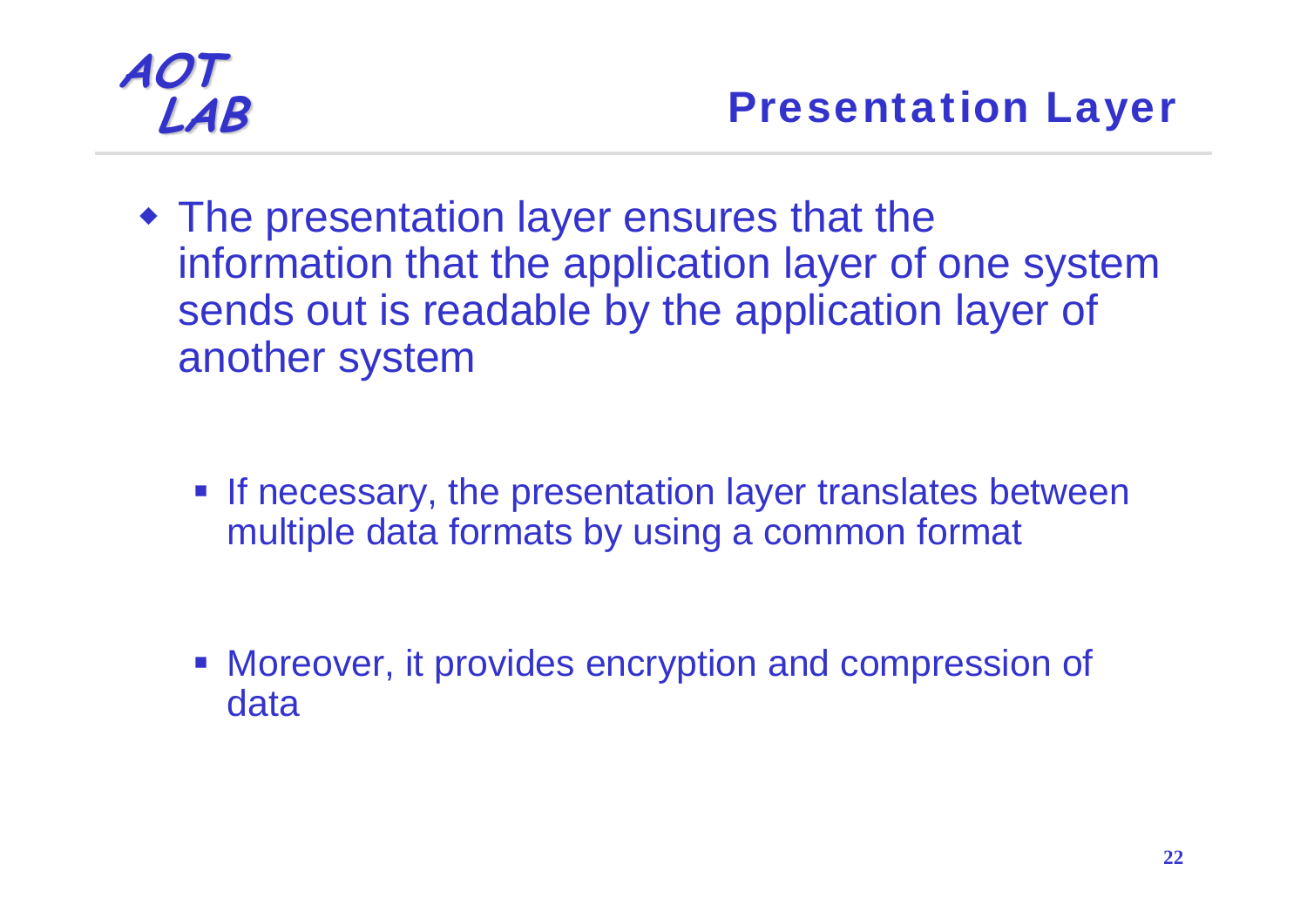

- The application layer provides network services to the user's applications
- Interacts with software applications that implement a communicating component
- $\bullet$  Its functions typically include identifying communication partners, determining resource availability, and synchronizing communication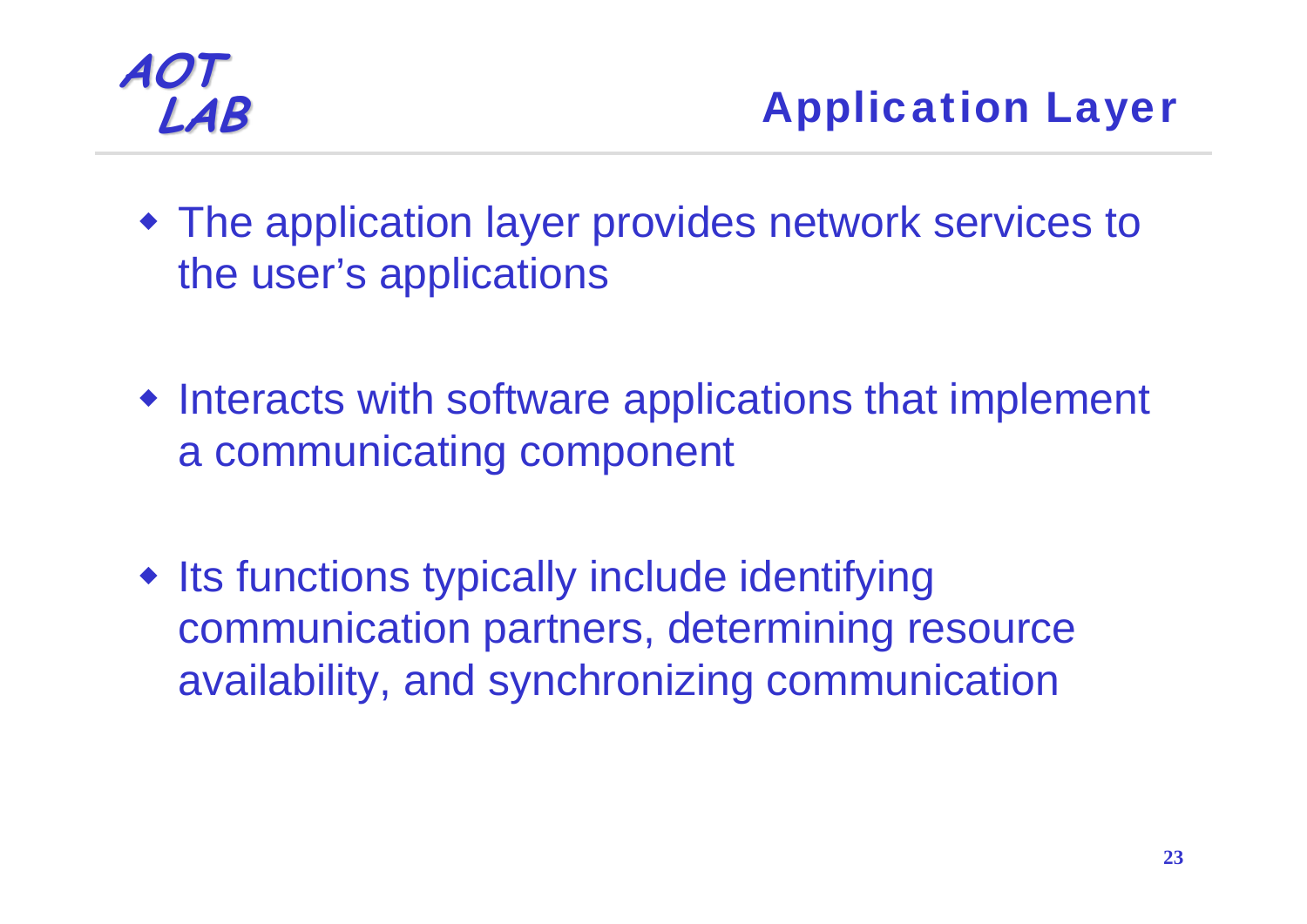#### **Encapsulation**



To Destination Device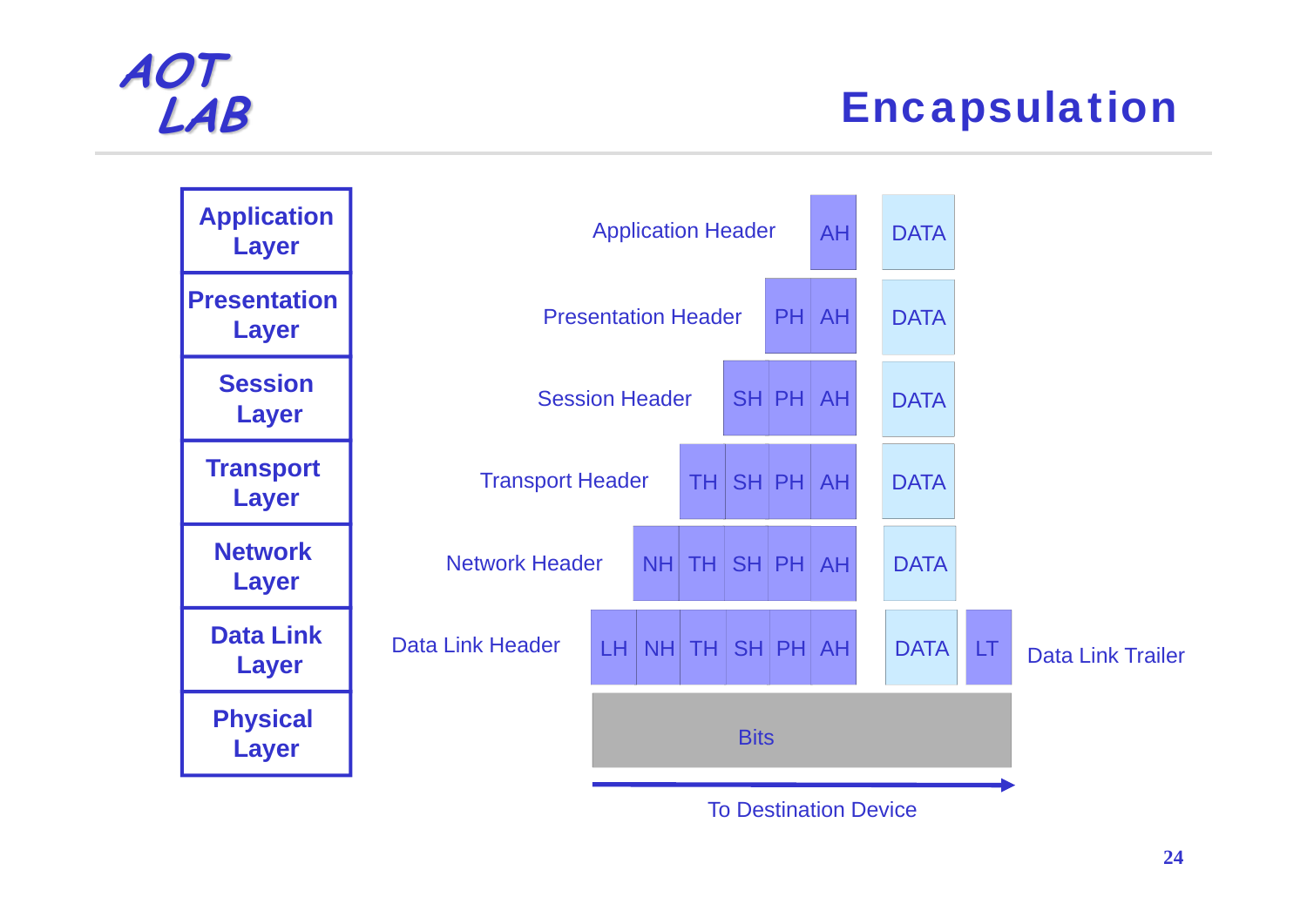#### **Interaction among Layers**